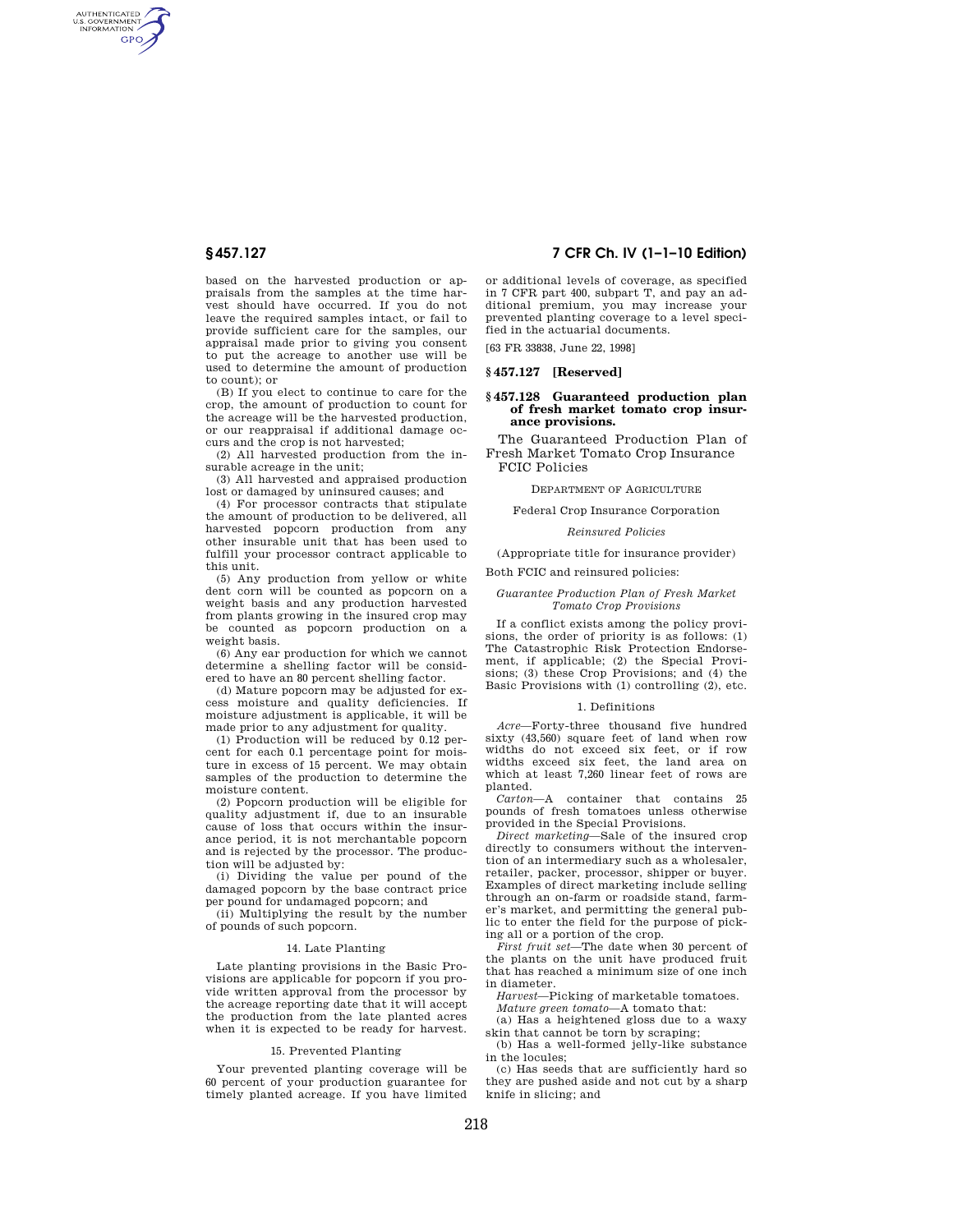# **Federal Crop Insurance Corporation, USDA § 457.128**

(d) Shows no red color.

*Planting*—Transplanting the tomato plants into the field.

*Planting period*—The time period des-ignated in the Special Provisions during which the tomatoes must be planted to be insured as either spring-or fall-planted tomatoes.

*Plant stand*—The number of live plants per acre before any damage occurs.

*Potential production*—The number of cartons per acre of mature green or ripe tomatoes that the tomato plants would have produced by the end of the insurance period:

(a) With a classification size of 6×7 (2–8/32 inch minimum diameter) or larger for all types except cherry, roma, or plum; or

(b) Meeting the criteria specified in the Special Provisions for cherry, roma, or plum types.

*Practical to replant*—In lieu of the defini-tion of ''Practical to replant'' contained in section 1 of the Basic Provisions (§457.8), practical to replant is defined as our determination, after loss or damage to the insured crop, based on factors, including but not limited to moisture availability, condition of the field, time to crop maturity, and marketing windows that replanting the insured crop will allow the crop to attain maturity prior to the calendar date for the end of the insurance period. In counties that do not have both spring and fall planting periods, it will not be considered practical to replant after the final planting date unless replanting is generally occurring in the area. In counties that have spring and fall planting periods, it will not be considered practical to replant after the final planting date for the planting period in which the crop was initially planted.

*Ripe tomato*—A tomato that meets the definition of a mature green tomato, except the tomato shows some red color and can still be packed for fresh market under the agreement or contract with the packer.

*Row width*—The distance in feet from the center of one row of plants to the center of an adjacent row.

#### 2. Unit Division

(a) A basic unit, as defined in section 1 of the Basic Provisions, will be divided into additional basic units by planting period, if separate planting periods are provided for in the Special Provisions.

(b) Provisions in the Basic Provisions that allow optional units by irrigated and non-irrigated practices are not applicable.

3. Insurance Guarantees, Coverage Levels, and Prices for Determining Indemnities

In addition to the requirements of section 3 (Insurance Guarantees, Coverage Levels, and Prices for Determining Indemnities) of the Basic Provisions (§457.8):

(a) You may select only one price election for all the tomatoes in the county insured under this policy unless the Special Provisions provide different price elections by type, in which case you may select one price election for each tomato type designated in the Special Provisions. The price election you choose for each type must have the same percentage relationship to the maximum price offered by us for each type. For example, if you choose 100 percent of the maximum price election for one type, you must also choose 100 percent of the maximum price election for all other types.

(b) The production guarantees per acre are progressive by stages and increase at specified intervals to the final stage production guarantee. The stages and production guarantees are as follows:

(1) For California:

| Stage | Percent<br>of stage<br>3 (final<br>stage)<br>produc-<br>tion<br>quar-<br>antee | Length of time                                                                                      |  |
|-------|--------------------------------------------------------------------------------|-----------------------------------------------------------------------------------------------------|--|
|       | 50<br>70<br>100                                                                | From planting until first fruit set.<br>From first fruit set until harvested.<br>Harvested acreage. |  |

(2) For all other states, except California:

| Stage                         | Percent<br>of stage<br>4 (final<br>stage)<br>produc-<br>tion<br>quar-<br>antee | Length of time                                                                                                        |
|-------------------------------|--------------------------------------------------------------------------------|-----------------------------------------------------------------------------------------------------------------------|
|                               | 50                                                                             | From planting until qualifying for stage<br>2.                                                                        |
|                               | 75                                                                             | From the earlier of stakes driven, one<br>tie and pruning, or 30 days after<br>planting until qualifying for stage 3. |
| $\mathbf{3}$ and $\mathbf{3}$ | 90                                                                             | From the earlier of the end of stage 2<br>or 60 days after planting until quali-<br>fying for stage 4.                |
|                               | 100                                                                            | From the earlier of 75 days after plant-<br>ing or the beginning of harvest.                                          |

(c) Any acreage of tomatoes damaged to the extent that producers in the area generally would not further care for the tomatoes will be deemed to have been destroyed even though you continue to care for the tomatoes. The production guarantee for such acreage will be the guarantee for the stage in which such damage occurs.

(d) Any production guarantees for cherry, roma, or plum type tomatoes will be specified in the Special Provisions.

## 4. Contract Changes

In accordance with section 4 (Contract Changes) of the Basic Provisions (§457.8), the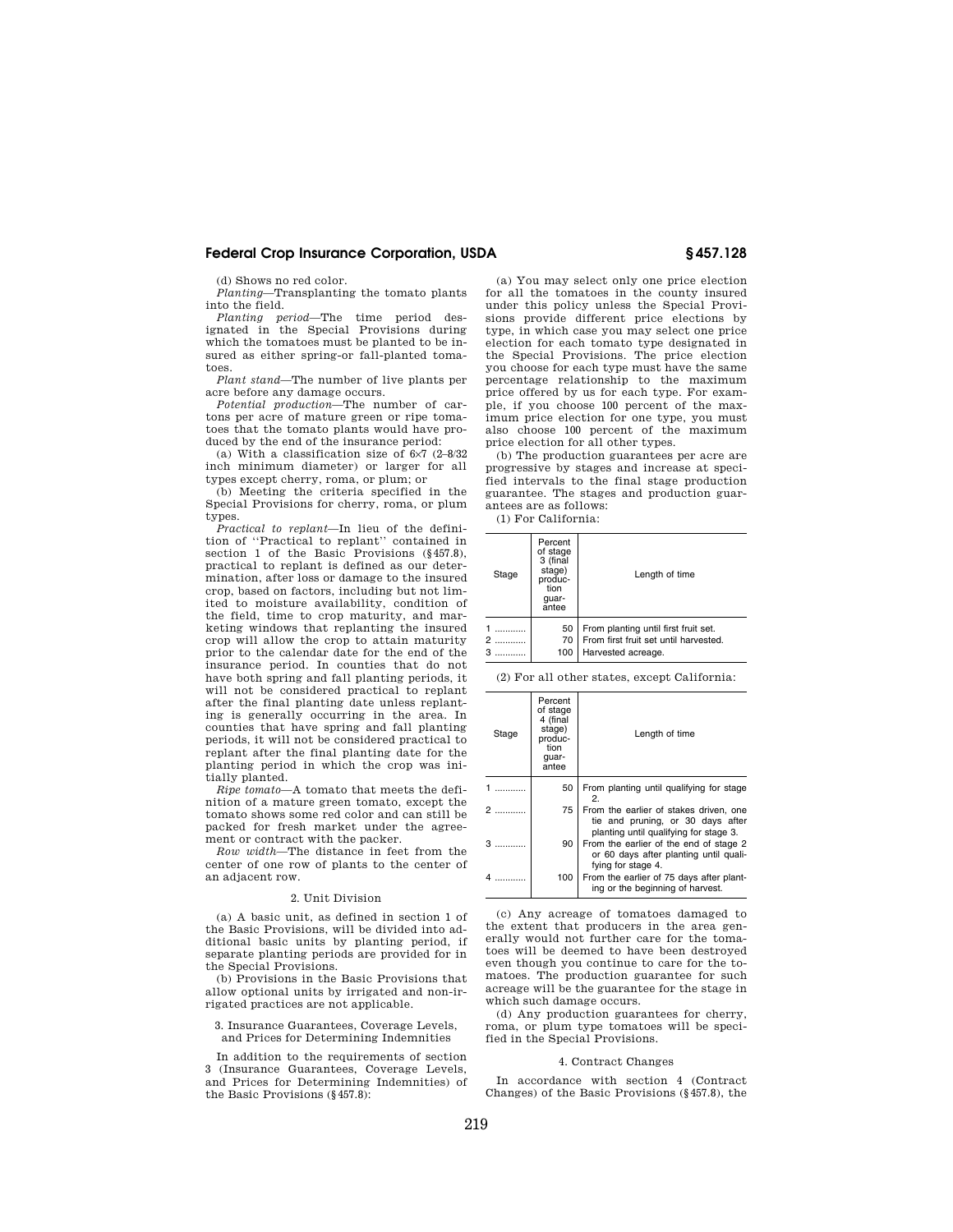contract change date is September 30 preceding the cancellation date for counties with a January 15 cancellation date and December 31 preceding the cancellation date for all other counties.

### 5. Cancellation and Termination Dates

In accordance with section 2 (Life of Policy, Cancellation, and Termination) of the Basic Provisions (§457.8), the cancellation and termination dates are:

#### CANCELLATION AND TERMINATION

|                  | State | Dates     |  |                                               |
|------------------|-------|-----------|--|-----------------------------------------------|
| South Carolina.  |       |           |  | California, Florida, Georgia, and January 15. |
| All other states |       | March 15. |  |                                               |

#### 6. Report of Acreage

(a) In addition to the provisions of section 6 (Report of Acreage) of the Basic Provisions (§457.8), you must report the row width.

(b) If spring and fall planting periods are allowed in the Special Provisions you must report all the information required by section 6 (Report of Acreage) of the Basic Provisions (§457.8) and these Crop Provisions by the acreage reporting date for each planting period.

#### 7. Annual Premium

In lieu of provisions contained in the Basic Provisions (§457.8), for determining premium amounts, the annual premium is determined by multiplying the final stage production guarantee by the price election, by the premium rate, by the insured acreage, by your share at the time coverage begins, and by any applicable premium adjustment factor contained in the Special Provisions.

#### 8. Insured Crop

In accordance with section 8 (Insured Crop) of the Basic Provisions (§457.8), the crop insured will be all the tomatoes in the county for which a premium rate is provided by the actuarial documents:

(a) In which you have a share;

(b) That are transplanted tomatoes that have been planted for harvest as fresh market tomatoes;

(c) That are planted within the spring or fall planting periods, as applicable, specified in the Special Provisions;

(d) That, on or before the acreage reporting date, are subject to any agreement in writing (packing contract) executed between you and a packer, whereby the packer agrees to accept and pack the production specified in the agreement, unless you control a packing facility or an exception exists in the Special Provisions; and

(e) That are not (unless allowed by the Special Provisions):

# **§ 457.128 7 CFR Ch. IV (1–1–10 Edition)**

(1) Grown for direct marketing;

(2) Interplanted with another crop;

(3) Planted into an established grass or legume; or

(4) Cherry, roma, or plum type tomatoes.

#### 9. Insurable Acreage

(a) In addition to the provisions of section 9 (Insurable Acreage) of the Basic Provisions (§457.8):

(1) Any acreage of the insured crop damaged before the final planting date, to the extent that the majority of growers in the area would normally not further care for the crop, must be replanted unless we agree that it is not practical to replant. Unavailability of plants will not be considered a valid reason for failure to replant.

(2) We do not insure any acreage of tomatoes:

(i) Grown by any person if the person had not previously:

(A) Grown fresh market tomatoes for commercial sales; or

(B) Participated in the management of a fresh market tomato farming operation, in at least one of the three previous years.

(ii) That does not meet the rotation requirements contained in the Special Provisions;

(iii) On which tomatoes, peppers, eggplants, or tobacco have been grown within the previous two years unless the soil was fumigated or nematicide was applied before planting the tomatoes, except that this limitation does not apply to a first planting in Pennsylvania or if otherwise specified in the Special Provisions; or

(b) In lieu of the provisions of section 9 (Insurable Acreage) of the Basic Provisions (§457.8), that prohibit insurance from attaching if a crop has not been planted and harvested in at least one of the three previous calendar years, we will insure newly cleared land or former pasture land planted to fresh market tomatoes.

#### 10. Insurance Period

In lieu of the provisions of section 11 (Insurance Period) of the Basic Provisions (§457.8):

(a) Coverage begins on each unit or part of a unit on the later of the date you submit your application or when the tomatoes are planted.

(b) Coverage will end on any insured acreage at the earliest of:

(1) Total destruction of the tomatoes;

(2) Discontinuance of harvest;

(3) The date harvest should have started on any acreage that was not harvested;

(4) 120 days after the date of transplanting or replanting;

(5) Completion of harvest;

(6) Final adjustment of a loss; or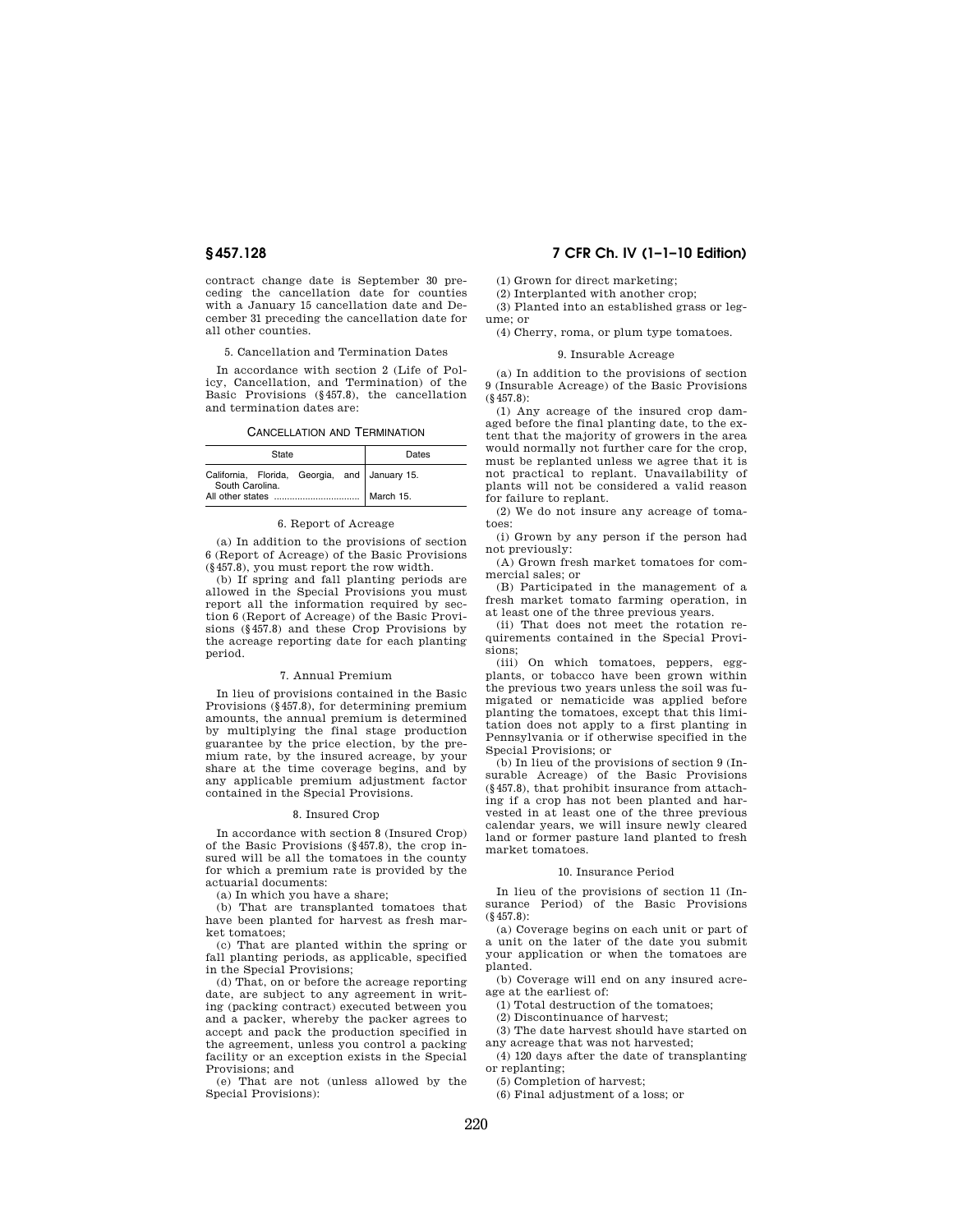# **Federal Crop Insurance Corporation, USDA § 457.128**

(7) October 15 of the crop year in Delaware, Maryland, New Jersey, North Carolina, and Virginia; October 31 of the crop year in California; November 10 of the crop year in Florida, Georgia, and South Carolina; and September 20 of the crop year in all other States.

#### 11. Causes of Loss

(a) In accordance with the provisions of section 12 (Causes of Loss) of the Basic Provisions (§457.8), insurance is provided only against the following causes of loss that occur during the insurance period:

(1) Adverse weather conditions;

(2) Fire;

(3) Insects, but not damage due to insufficient or improper application of pest control measures;

(4) Plant disease, but not damage due to insufficient or improper application of disease control measures;

(5) Wildlife;

(6) Earthquake;

(7) Volcanic eruption; or

(8) Failure of irrigation water supply, if caused by an insured peril that occurs during the insurance period.

(b) In addition to the causes of loss excluded in section 12 (Causes of Loss) of the Basic Provisions (§457.8), we will not insure against damage or loss of production that occurs or becomes evident after the tomatoes have been harvested.

#### 12. Replanting Payment

(a) In accordance with section 13 (Replanting Payment) of the Basic Provisions (§457.8), a replanting payment is allowed if the crop is damaged by an insurable cause of loss and the acreage to be replanted has sustained a loss in excess of 50 percent of the plant stand.

(b) The maximum amount of the replanting payment per acre will be:

(1) Seventy (70) cartons multiplied by your price election, multiplied by your insured share for all insured tomatoes except cherry, roma or plum types; and

(2) As specified in the Special Provisions for cherry, roma, or plum types.

(c) In lieu of the provisions contained in section 13 (Replanting Payment) of the Basic Provisions (§457.8) that permit only one replanting payment each crop year, when both spring and fall planting periods are contained in the Special Provisions, you may be eligible for one replanting payment for acreage planted during each planting period within the crop year.

### 13. Settlement of Claim

(a) We will determine your loss on a unit basis. In the event you are unable to provide separate, acceptable production records:

(1) For any optional units, we will combine all optional units for which such production records were not provided; or

(2) For any basic units, we will allocate any commingled production to such units in proportion to our liability on the harvested acreage for the units.

(b) In the event of loss or damage covered by this policy, we will settle your claim by:

 $(1)$  Multiplying the insured acreage for each type, if applicable, by its respective production guarantee for the stage in which the damage occurred;

(2) Multiplying the results of section 13(b)(1) by the respective price election for each type, if applicable;

(3) Totaling the results of section 13(b)(2); (4) Multiplying the total production to be counted of each type, if applicable, (see section 13(c)) by the respective price election;

(5) Totaling the results of section 13(b)(4); (6) Subtracting this result of section  $13(b)(5)$  from the results in section  $13(b)(3)$ ; and

(7) Multiplying the result of section 13(b)(6) by your share.

(c) The total production to count (in cartons) from all insurable acreage on the unit will include:

(1) All appraised production as follows:

(i) Not less than the production guarantee for acreage:

(A) That is abandoned;

(B) Put to another use without our consent;

(C) That is damaged solely by uninsured causes; or

(D) For which you fail to provide production records that are acceptable to us;

(ii) Potential production lost due to uninsured causes;

(iii) Unharvested production of mature green and ripe tomatoes remaining after harvest has ended:

(A) With a classification size of  $6 \times 7$  ( $2\frac{8}{32}$ inch minimum diameter) or larger and that would grade eighty-five percent (85%) or better U.S. No. 1 for types other than cherry, roma, or plum; or

(B) That grade in accordance with the requirements specified in the Special Provisions for cherry, roma or plum types.

(iv) Potential production on unharvested acreage and potential production on acreage when final harvest has not been completed;

(v) Potential production on insured acreage that you intend to put to another use or abandon, if you and we agree on the appraised amount of production. Upon such agreement, the insurance period for that acreage will end when you put the acreage to another use or abandon the crop. If agreement on the appraised amount of production is not reached:

(A) If you do not elect to continue to care for the crop, we may give you consent to put the acreage to another use if you agree to